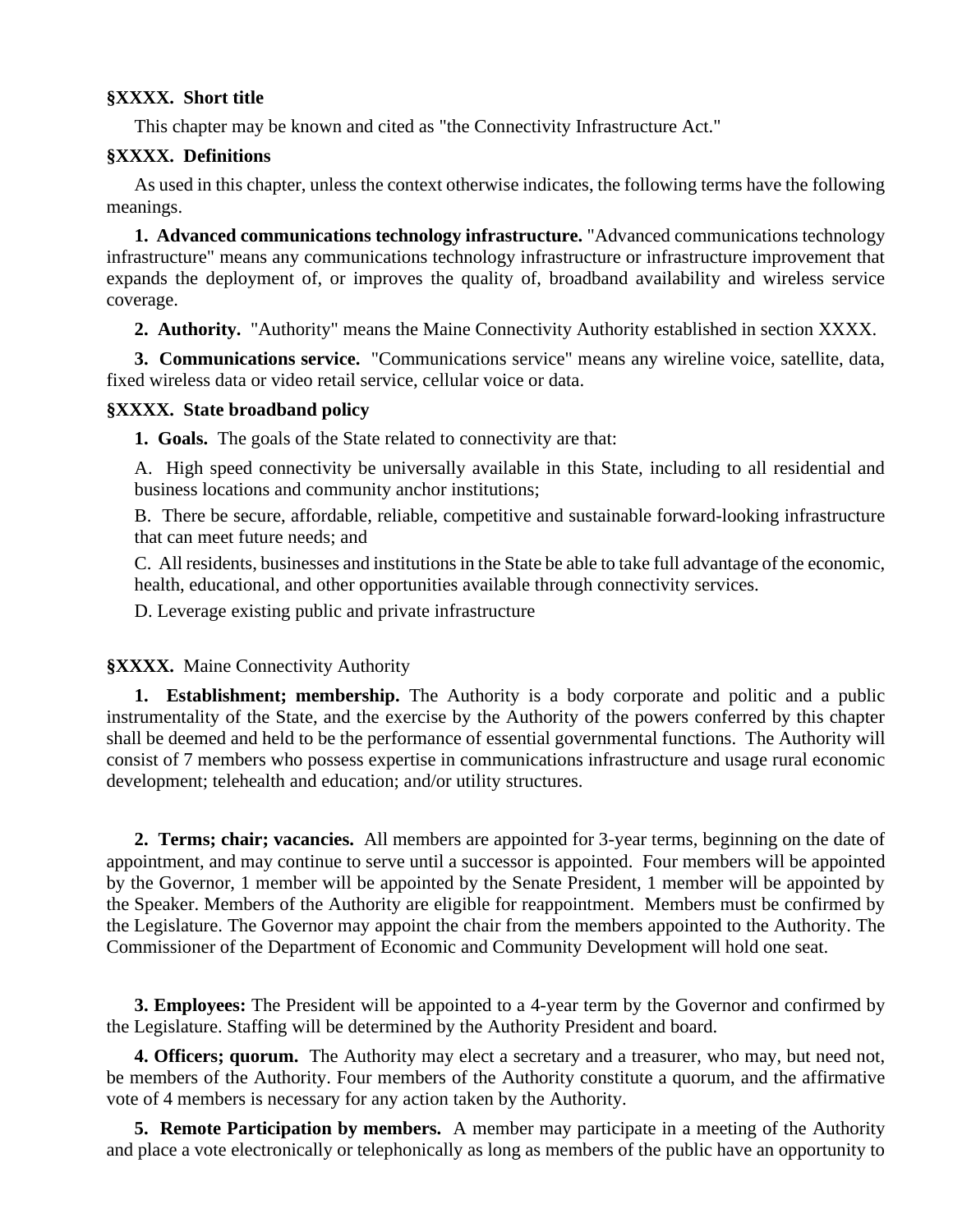listen to the deliberations and otherwise participate in or observe the proceedings of the Authority.

**6. Indemnification.** Each member of the Authority must be indemnified by the Authority against expenses actually and necessarily incurred by the member in connection with the defense of any action or proceeding in which the member is made a party by reason of being or having been a member of the Authority and against any final judgment rendered against the member in that action or proceeding.

**§XXXX. Duties of authority.** In order to carry out the purposes of this chapter, the Authority has the following powers with respect to a project together with all powers incidental to or necessary for the performance of these powers:

**1. Power to sue and be sued.** To sue or initiate or appear in any proceeding. The Authority may be sued on its written contracts or to the extent permitted by Title 1, section 409; Title 5, chapter 375; or Title 14, chapter 741;

**2. Official seal.** To adopt and have an official seal and alter the seal at pleasure;

**3. Bylaws; rules.** To adopt bylaws and any rule necessary or useful for carrying out any of the Authority's powers or duties pursuant to this chapter. Rules adopted pursuant to this subsection are routine technical rules as defined in Title 5, chapter 375, subchapter 2-A;

**4. Acquire real or personal property.** To acquire real or personal property or any interest in real or personal property, including rights or easements, on either a temporary or long-term basis by gift, purchase, transfer, foreclosure, lease or otherwise; to improve, hold, sell with or without public bidding, assign, lease, rent, encumber, mortgage or otherwise dispose of any real or personal property, any interest in real or personal property or mortgage interests owned or in its control, custody or possession; and to release or relinquish any right, title claim, lien, interest, easement or demand, however acquired, including threat of foreclosure;

**5. Prepare and plan projects and facilities.** To prepare or cause to be prepared plans, specifications, designs and estimates of costs for the construction and equipment for a project and attendant facilities and from time to time to modify or cause to be modified those plans, specifications, designs or estimates;

**6. Improve and equip project and attendant facilities.** By contract or contracts to construct, acquire, alter, repair, reconstruct, rehabilitate, improve and equip a project and necessary and usual attendant facilities;

**7. Maintain, reconstruct and operate.** To maintain, reconstruct and operate, or cause to be maintained, reconstructed and operated, a project;

**8. Fix and collect fees.** To fix and collect fees, lease-rentals and other charges for the use of equipment and services.

**9. Provide for financing or refinancing.** To provide financing for a project or to provide for refinancing of existing indebtedness and for the financing of the project and of other necessary and usual attendant facilities;

**10. Incur indebtedness.** To borrow money for any of the purposes authorized in this chapter, incur debt, which includes the issuance of bonds, debts, notes, or other evidences of indebtedness, whether secured or unsecured and secure the same by mortgage, pledge, deed of trust or other lien on the authority's property, rights and privileges of every kind and nature or any part of or interest in any of them.

**11. Equity investments; loans, contractual arrangements**. In addition to disbursement of funds through grants as described above to make alone or in participation or cooperation with others direct equity investments, loans or any other contractual arrangement allowed by law with public or private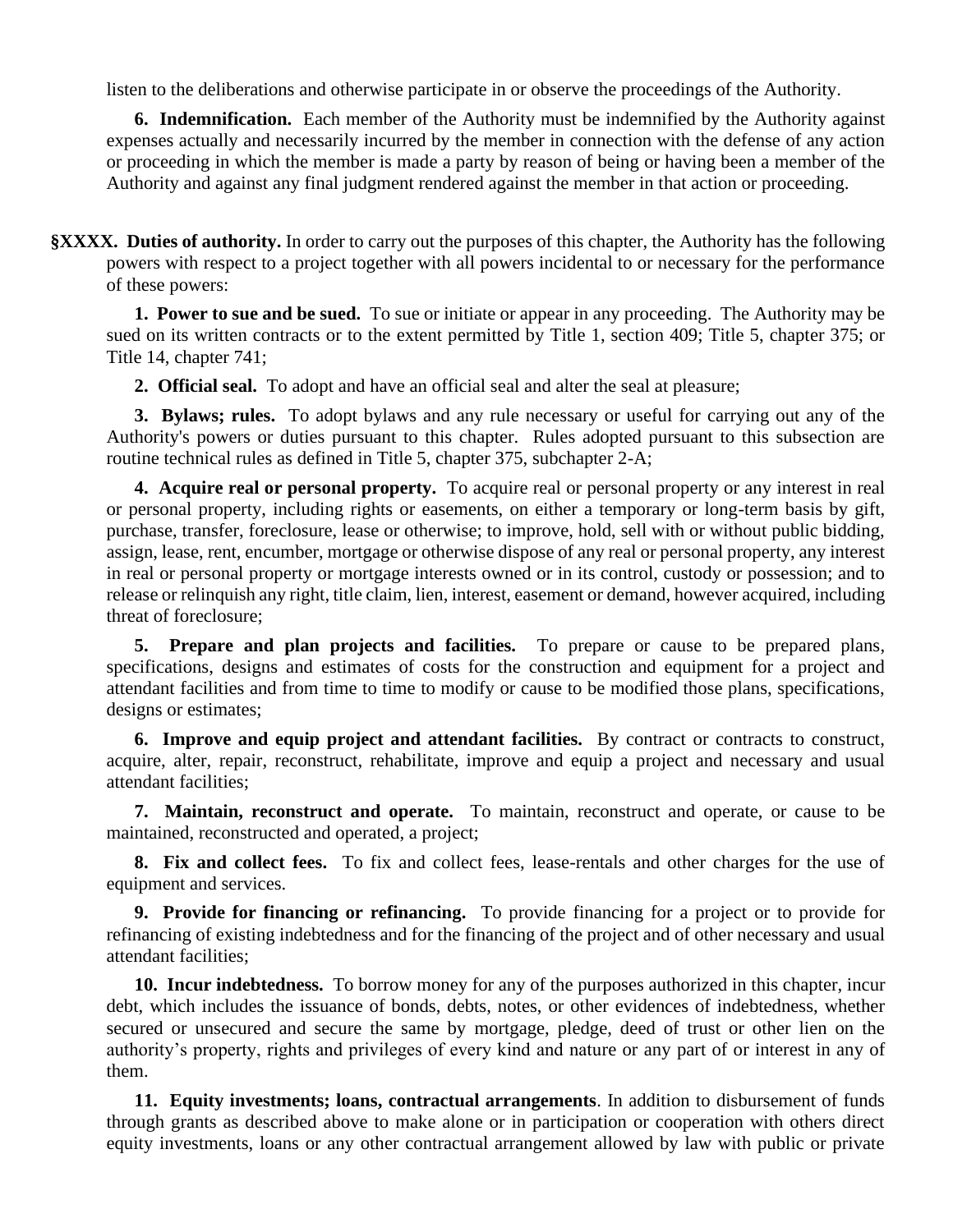entities for the same purposes for which grants may be made.

**12. Make and execute contracts.** To make and execute contracts and other instruments and enter into such transactions as reasonably necessary for the exercise of the Authority's powers and functions under this chapter;

**13. Agreements; acceptions; contributions; aid; grants.** To enter into agreements with and accept loans, aid, contributions, grants and the cooperation or assistance of the United States, or any agency of the United States, or of the State or any agency or governmental subdivision in furtherance of the purposes of this chapter, including, but not limited to, the development and financing of a project, and to do all things necessary in order to avail the Authority of those loans, aid, contributions, grants and cooperation;

**14. Modification of contract, lease, indenture or agreement.** To consent to any modification of any contract, lease, indenture or agreement of any kind to which the Authority is a party;

**15. Manage or operate real and personal property.** To manage or operate, or cause to be managed or operated, real and personal property, to take assignments of leases and rentals or to take any other action necessary or incidental to the performance of the Authority's duties under this chapter;

**16. Lease or rent facilities or equipment used to transmit voice, data or video signals.** To lease or rent any facilities or equipment for a project for such amounts as the authority determines to a communications service provider to further the purposes of this chapter, as long as the obligation of the service provider is considered a binding contract with the Authority and as long as no liability on account of the Authority may be incurred beyond the money available for that purpose and may be considered a liability of the State;

**17. Investments.** Except as otherwise provided in this chapter, to invest any funds not needed for immediate use, including any funds held in reserve, in property or in securities in which fiduciaries in the State may legally invest funds;

**18. Appearances.** To appear on the Authority's own behalf before boards, commissions, departments or agencies of a municipality or the State Government or the Federal Government;

**19. President; other employees.** To employ or contract with a President, consulting engineers, architects, attorneys, accountants, construction and financial experts and such other employees and agents as may be necessary in the Authority's judgment; and

**20. All acts granted or implied.** To do any act necessary or convenient to exercise the powers granted in this chapter or reasonably implied by this chapter;

**21. ConnectMaine.** As part of its statewide goals, the authority shall direct, oversee, and manage the ConnectMaine Authority established in PL 2019, c. 625, §6; and

**22. Report.** Beginning December 15, 2021, the authority shall provide an annual report to the joint standing committee of the Legislature having jurisdiction over energy and utility matters on the grants distributed from the fund and an analysis of the fund's activities that have addressed the need for expansion of high-speed broadband access in the State.

### **§XXXX. Collection of data**

Subject to the provisions in this section, the Authority may collect data from communications service providers and any wireless provider that own or operate advanced communications technology infrastructure in the State concerning infrastructure deployment and costs, revenues and subscribership.

**1. Confidential information.** If the Authority, on its own or upon request of any person or entity, determines that public access to specific information about communications service providers in the State could compromise the security of public utility systems to the detriment of the public interest or that specific information is of a competitive or proprietary nature, the Authority shall issue an order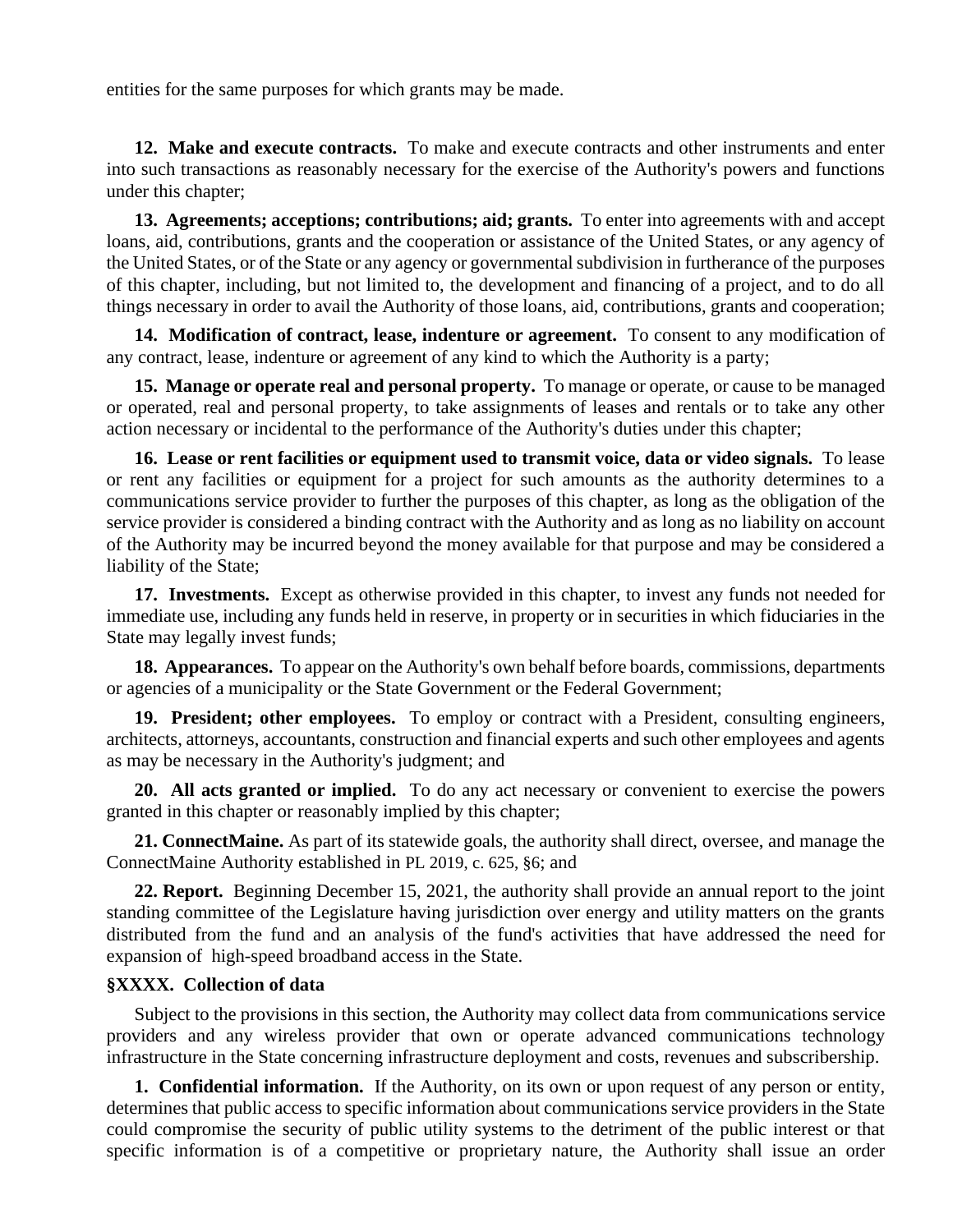designating that information as confidential. Information that may be designated as confidential pursuant to this subsection includes, but is not limited to, network diagrams. The Authority may designate information as confidential under this subsection only to the minimum extent necessary to protect the public interest and the legitimate competitive or proprietary interests of a communications service provider. The Authority may not designate any information as confidential under this subsection until it has adopted rules to implement this section.

Information designated as confidential under this subsection is not a public record under Title 1, section 402, subsection 3.

**2. Protection of information.** A communications service provider may request that information provided to the Authority that the provider requests be designated as confidential under subsection 1 not be viewed by those members of the Authority who could gain a competitive advantage from viewing the information. Upon such a request, the Authority shall ensure that the information provided is viewed only by those members of the Authority and staff who do not stand to gain a competitive advantage and that there are adequate safeguards to protect that information from members of the Authority who could gain a competitive advantage from viewing the information.

1. Rules. The Authority shall adopt routine technical rules pursuant to section 9205, subsection 3 establishing the criteria it will use to determine what constitutes confidential information for the purposes of Section 9207(1), and the standards and methods by which members of the Authority who could gain a competitive advantage from viewing information submitted to the Authority will be screened from viewing such information pursuant to Section 9207(2).

## **§XXXX. Legislative oversight; report to committee**

No later than January 15th of each year, the Authority shall provide a report to the joint standing committee of the Legislature having jurisdiction over utilities matters that:

**1. Budget.** Includes a report on the budget of the Authority;

**2. Activities.** Documents the activities of the Authority, including a detailed description of the progress toward the goals and objectives established in the triennial strategic plan;

**3. Investments.** Contains a listing of any investments of money in the Authority, while maintaining confidentiality for organizations working with the Authority; and

**4. Market conditions.** Contains an analysis of the availability of communications services and advanced communications technology infrastructure, including an analysis of the competitive market in the State for communications services and advanced communications technology infrastructure and whether the communications services provided in the State are reasonably comparable to services provided regionally and nationwide.

### **§XXXX. Conflicts**

A member of the Authority may not participate in any decision on any contract entered into by the authority under this chapter if that member has any interest, direct or indirect, in any firm, partnership, corporation or association that is party to the contract. The interest must be disclosed to the Authority in writing and must be set forth in the minutes of the Authority.

### **§XXXX. Members not Personally Liable**

A member of the Authority, while acting within the scope of this chapter, is not subject to any personal liability resulting from the exercise or carrying out of any of the Authority's purposes or powers.

## **§XXXX. Use of revenues**

The revenues derived by the Authority from any assessment, transfer of funds, lease, assignment, rental agreement or other disposition or any other revenue must be used for the purposes of this chapter and applied in a competitively neutral fashion and without giving preference to any one form of